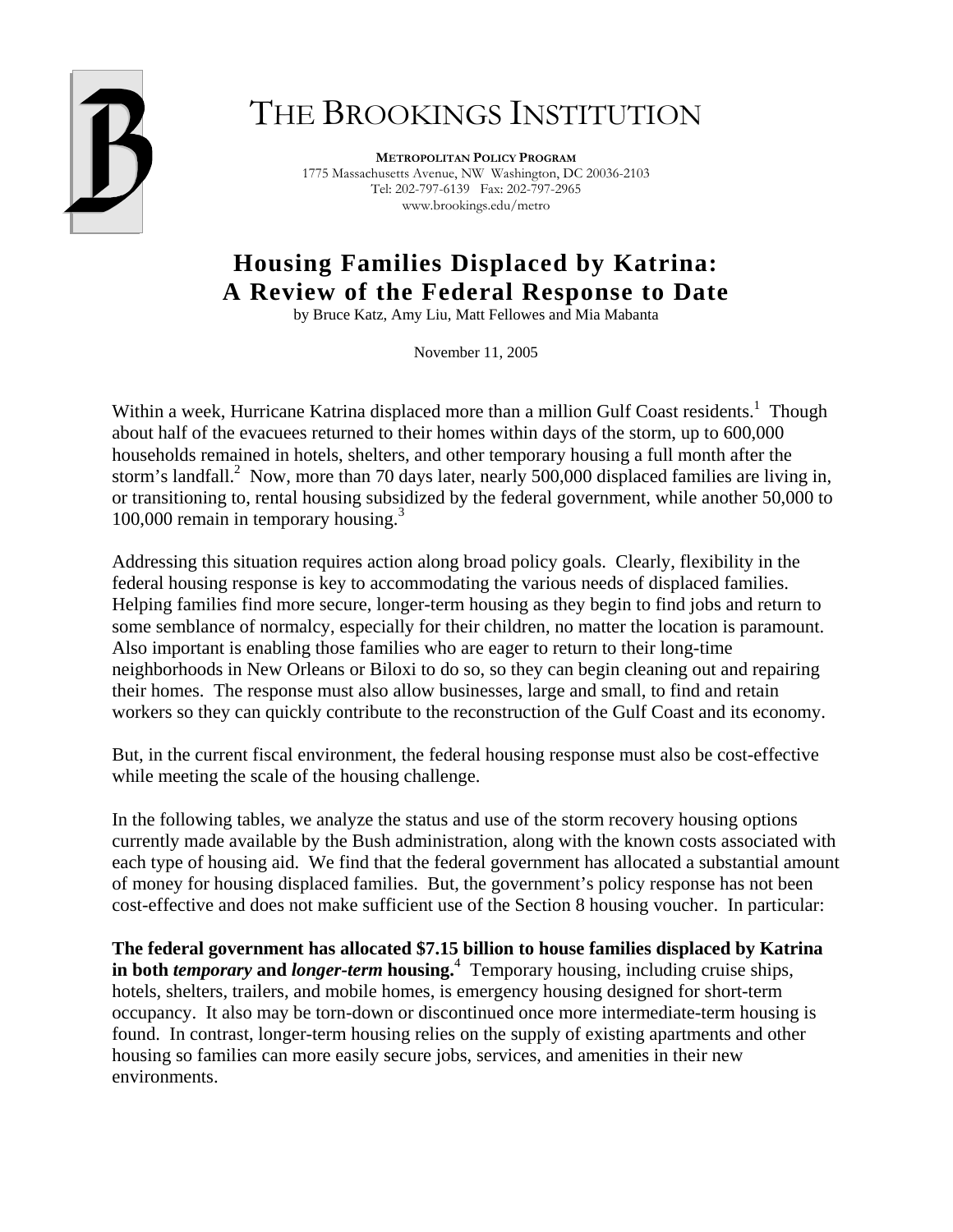**Based on available data, the known cost of the federal provision of** *temporary* **housing for displaced families totals at least \$3.8 billion to date**. 5 Temporary housing has included:

## *Trailer and Mobile-Homes*

Nearly \$3 billion of the \$7.15 billion devoted to house displaced families has gone to trailer and mobile-home communities, which includes costs associated with: (a) constructing new trailer/mobile-homes, (b) shipping and transporting each unit, (c) renting land for the trailer park communities, (d) extending and installing water, sewer, and other utility infrastructure to these communities, (e) maintaining the homes and community; and (e) deactivating the communities once such temporary housing is no longer needed.<sup>6</sup>

No data is available for each of these separate costs. However, Federal Emergency Management Agency (FEMA) contract data indicate that approximately \$1.4 billion has been devoted to construction, transportation, and land rentals; and, another \$1.5 billion has been pledged to maintain and deactivate up to 100,000 trailers once families have found more permanent housing options.

Nearly all of the land leased to build these communities is in sparsely populated suburban and exurban areas in Louisiana and Mississippi.7

Although trailer and mobile-home communities represent 41 percent of the current allocation for displaced families, only 125,000 of the estimated 600,000 families will be housed in these communities. Meanwhile, only 19 percent of the 125,000 ordered trailers are currently in use. About 23,156 families are currently housed in those communities.

As a result of the delay in producing these trailers and the goal of bringing families closer to their original homes, trailers may increasingly serve as a central part of the federal government's longer-term housing response.

## *Shelters*

In the weeks that immediately followed Katrina, most families were housed in Red Cross shelters. Although total costs are still not determined, the Red Cross has estimated that the overall bill will come to about \$513 million.

# *Hotels*

A large number of displaced families have also been housed in hotels. The most recent estimates suggest that about 53,000 people remain in hotels.<sup>8</sup>

Housing displaced families in subsidized hotel rooms was originally managed by the Red Cross, which estimates that it spent about \$225 million. Unlike the shelters it managed, the Red Cross will be fully reimbursed for these costs.

On October 24, FEMA took over the administration of housing evacuees in hotel rooms from the Red Cross. At the time of publication, there was no data available on the amount of money FEMA has spent on hotel rooms.

FEMA plans to end hotel subsidies by December 1st, transitioning families to other longer-term options (see below).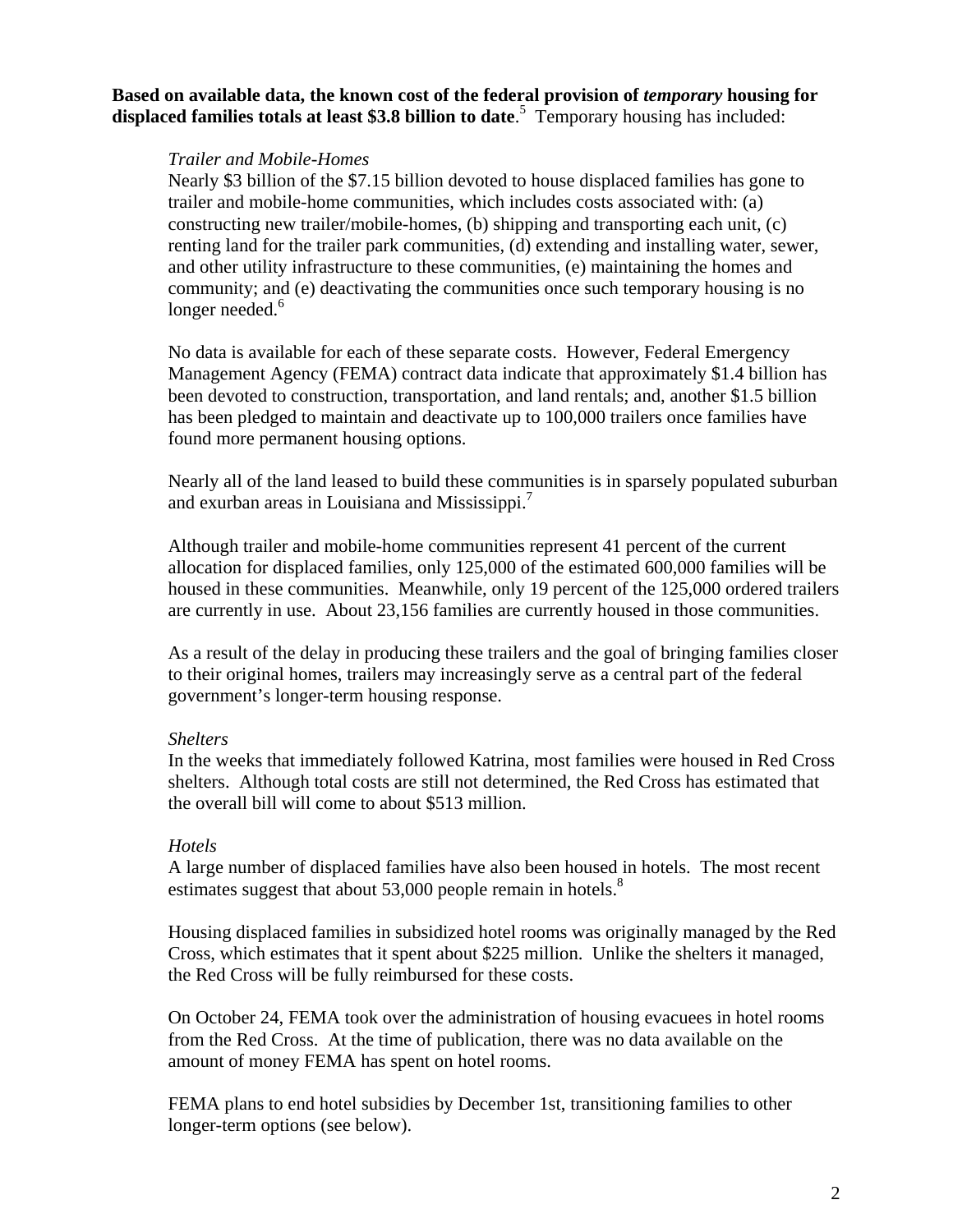#### *Cruise Ships*

Approximately \$236 million has been spent housing evacuees and emergency workers in cruise ships. No data is available that speaks to the total number of families that have been housed in cruise ships, but approximately 2,881 cabins are currently occupied.

**At least three federal programs are now being used to house families in** *longer-term* **housing at an unknown cost.** Although costs associated with temporary housing represent the bulk of federal spending on housing families displaced by Katrina, there are also at least three programs in place that make use of the nation's permanent housing stock. These include:

#### *FEMA's Individual and Households Program (IHP)*

Through the IHP program, the administration has provided at least 488,000 households with rental assistance.<sup>9</sup> Benefits are being awarded through both the Standard Rental Assistance Program and the Transitional Rental Assistance Program—a variant of the standard assistance program that has been enhanced to meet the unique needs of Katrina evacuees.<sup>10</sup>

Standard Rental Assistance is provided to applicants once inspectors determine that an applicant's residence is uninhabitable. Benefits are based on the local Fair Market Rent (FMR) where the applicant is living, and are paid-out in two-month increments while home repairs are being completed. Recipients directly get the benefits, which cannot exceed \$26,200 or more than 18 months of assistance.

Transitional Rental Assistance is an enhanced program for a select group of Katrina evacuees providing benefits without a prior-inspection of their residence. Recipients receive a three-month benefit valued at \$2,358—the national FMR average. Benefits can be renewed every three months for up to 18 months and cannot exceed \$26,200.

In both types of rental assistance programs, FEMA benefits cannot be used to pay for security deposits or utility bills. The full cash benefit must be used for rent, and recipients must provide proof of payment before benefits are renewed.

In addition to the rental assistance program, FEMA is also administering the Other Needs Assistance Program through IHP. This assistance can be used for home repairs not covered by insurance, building a house to replace a residence destroyed by an emergency, and a variety of other expenses including medical, dental, funeral, transportation, and moving and storage costs associated with a disaster. Recipients of either rental assistance program can also apply for this assistance, but any assistance provided through the Other Needs Assistance Program counts against the \$26,200 cap.

In total, the most recent numbers indicate that 878,267 households have been approved for IHP assistance. Of that total, 652,057 are in Louisiana, 192,010 are in Mississippi, and  $34,200$  are in Alabama.<sup>11</sup>

Spending on IHP assistance has reached \$3.11 billion—households from Louisiana have received \$2.4 billion, Mississippians have received \$628 million, and households from Alabama have received \$79 million.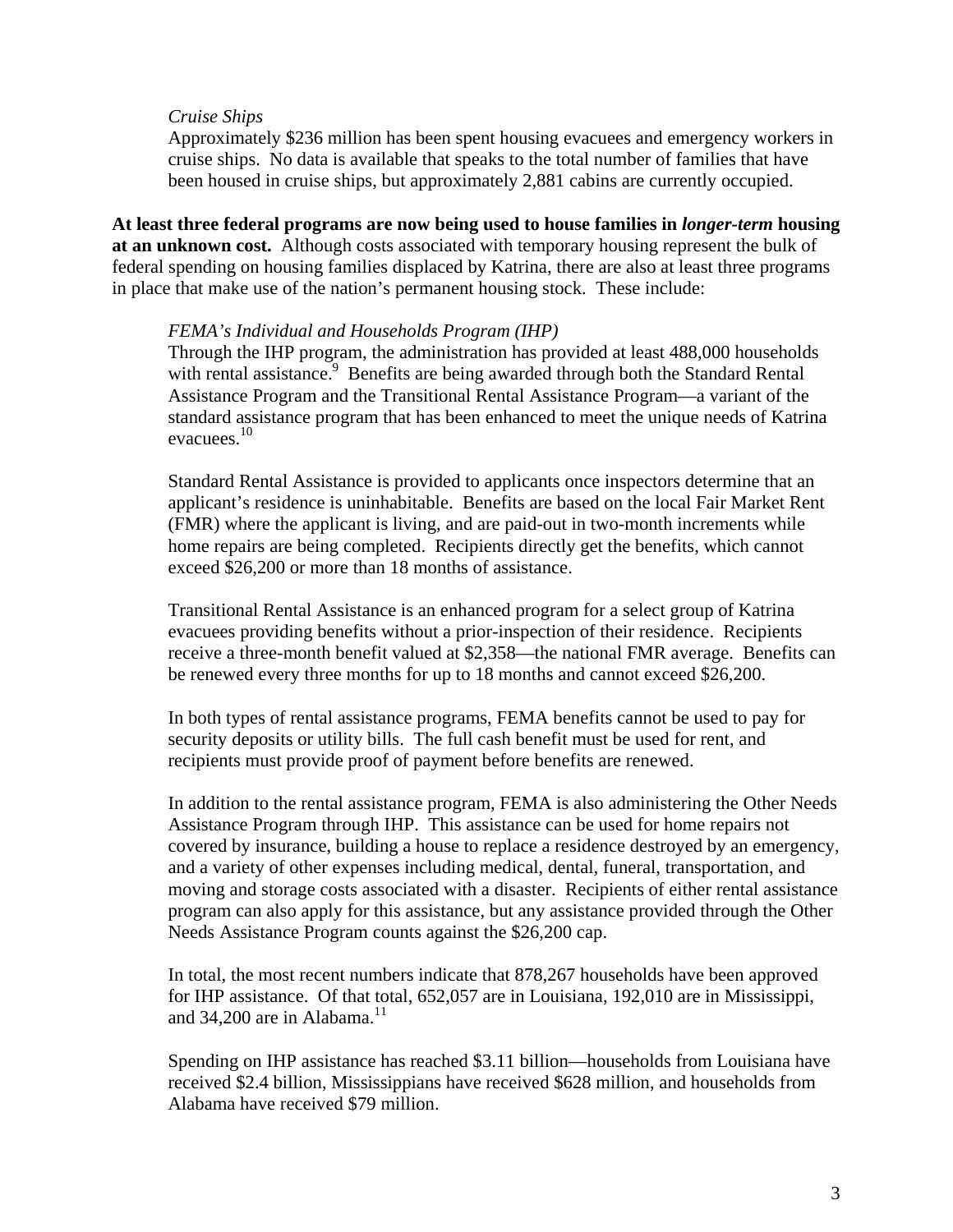IHP assistance reflects both rental and non-rental assistance, so these numbers should not be used to make estimates about the amount spent on rental housing.

## *Federally Owned or Rented Housing*

Approximately 12,000 families are also now being housed in FEMA-subsidized housing, which includes apartments leased by the federal government and extant federally owned housing. This is a new program, not pursued in past disaster recovery efforts. There is no estimated data available on the costs associated with this program, nor the location of these housing units.

#### *Vouchers*

An unknown number of vouchers have been awarded to displaced individuals through the Katrina Disaster Housing Assistance Program (KDHAP)—a temporary U.S. Department of Housing and Urban Development (HUD) program serving as a more restrictive version of the Section 8 housing. Recipients of this voucher are limited to those displaced individuals who were already receiving vouchers, previous HUD customers, or already homeless before Katrina made landfall. Although there is no information about the number of recipients, we estimate that only a small percentage of displaced individuals will receive this assistance because the housing needs of many former HUD clients had already been met. For instance, many such families were either placed in unoccupied units of federally-assisted housing developments in other cities or were put on the top of waiting lists to receive Section 8 vouchers.

Nor are estimates of the cost associated with this program currently available. However, a recent analysis of the program suggests that the benefits for recipients will be lower than if they had received the benefits as part of HUD's Section 8 housing voucher program.<sup>12</sup>

In addition to KDHAP, the administration has announced that it will be creating a temporary HUD voucher program for KDHAP recipients who were homeless prior to the disaster, who have HIV/AIDS, or who were already in HUD special needs housing. At the time of publication, program rules had not been released.

Finally, it is important to point out that several cities sponsored their own voucher programs, under the assumption that FEMA will later reimburse them. Houston, for instance, has awarded over 30,000 vouchers and is paying the utility bills of all recipients. FEMA has now partnered with Houston, and applicants are now being awarded federal rental assistance.

**Providing low-income displaced families with 12 to 18 month vouchers to move into rental housing would have reduced the costs of housing families displaced by Katrina.** After the LA earthquake in 1996, emergency Section 8 vouchers were made immediately available and within weeks, 14,000 families were living in existing rental apartments of their choice, for up to 18 months. Had that same, timely response been made after Hurricane Katrina, the federal government would have incurred significant cost-savings from: a) reduced demand for shelters, hotel stays, and use of cruise ships; and b) net savings from not having to build as many new housing units, such as trailers, and the associated new infrastructure and new maintenance services to support these new communities.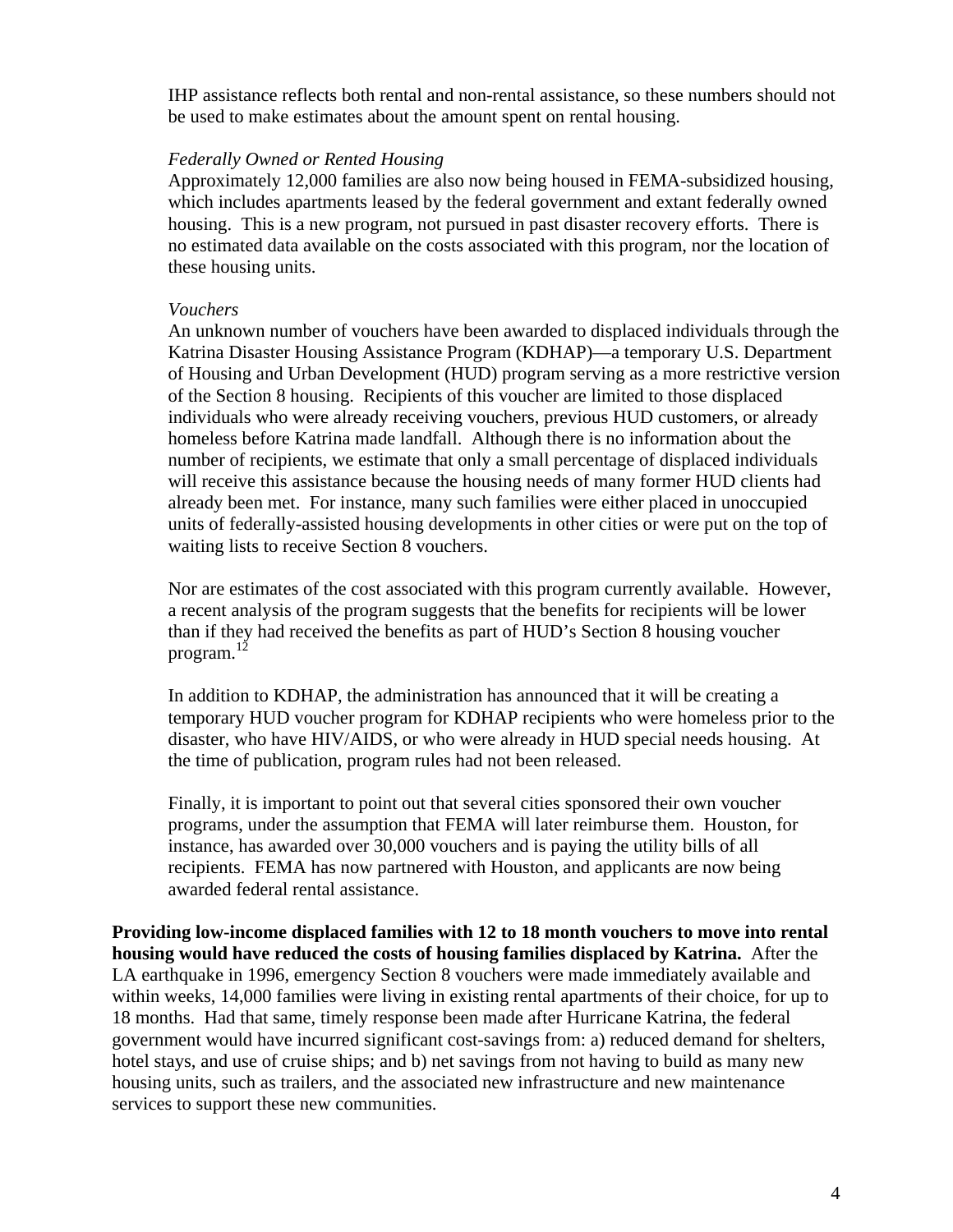# **NEXT STEPS: Embracing a More Cost-Effective and Humane Approach to the Remaining Housing Needs of Families**

While no U.S. natural disaster has wrought such extensive damage as Hurricane Katrina, the past can still guide the federal government response in providing quick, cost-effective, and quality housing assistance to displaced families. For many families, the last 70 days have been a series of frustrations and uncertainties, moving from one short-term venue to another in search of more stable housing options and more long-term financial aid and security. And the ad-hoc nature and multiple components of housing aid have only added to the confusion.

With approximately 600,000 displaced families, opportunity remains to improve the quality and cost-effectiveness of the federal housing response.

# **1. Replace KDHAP and the FEMA-subsidized apartment program with a true Section 8 voucher program.**

Most of the families that are still without housing are those estimated to be caught in the middle, with few resources or networks of their own to find longer-term housing, but not former consumers of federal housing assistance. Deploying an expanded Section 8 voucher program now would meet the needs of these families.

Further, the Section 8 program is administered by housing experts who have access to a wide network of apartment listings, housing counseling and placement assistance, and other services that can help families find rental apartments in the housing market. While FEMA serves an important role in emergency disaster response—still critically needed in this short-term phase— FEMA is not a housing provider. Many families now, with IHP and other FEMA programs, are left on their own to find apartments that will accept rental assistance. As in past post-disaster recovery efforts, HUD needs to be made a central partner in helping these families find longerterm housing.

Furthermore, families receiving Section 8 rental assistance are given 18 months of aid outright. Recipients of IHP, on the other hand, must re-apply for assistance every three months, introducing more uncertainty for families than under the voucher program.

# **2. Drastically cut back the trailer program and use it in a more strategic, cost-effective way.**

It has been widely reported that families who lived in the trailer park communities built after Hurricane Andrew are worse off today than when they first arrived. As temporary villages, these parks do not foster a sense of community and are isolated from jobs, job training and placement centers, and from health care and other services. These conditions are not conducive to rebuilding their lives and reconnecting productively with society and the labor market

No doubt, these trailers are needed to provide temporary housing for workers and families proximate to the reconstruction activities in New Orleans and other Gulf Coast communities. Some families and businesses are demanding that such on-site housing be made available so that businesses can access workers and families can access their homes.

Trailers are best used for these temporary purposes and then only when sited on lots within city limits with access to existing service infrastructure. The number of trailers contracted to be built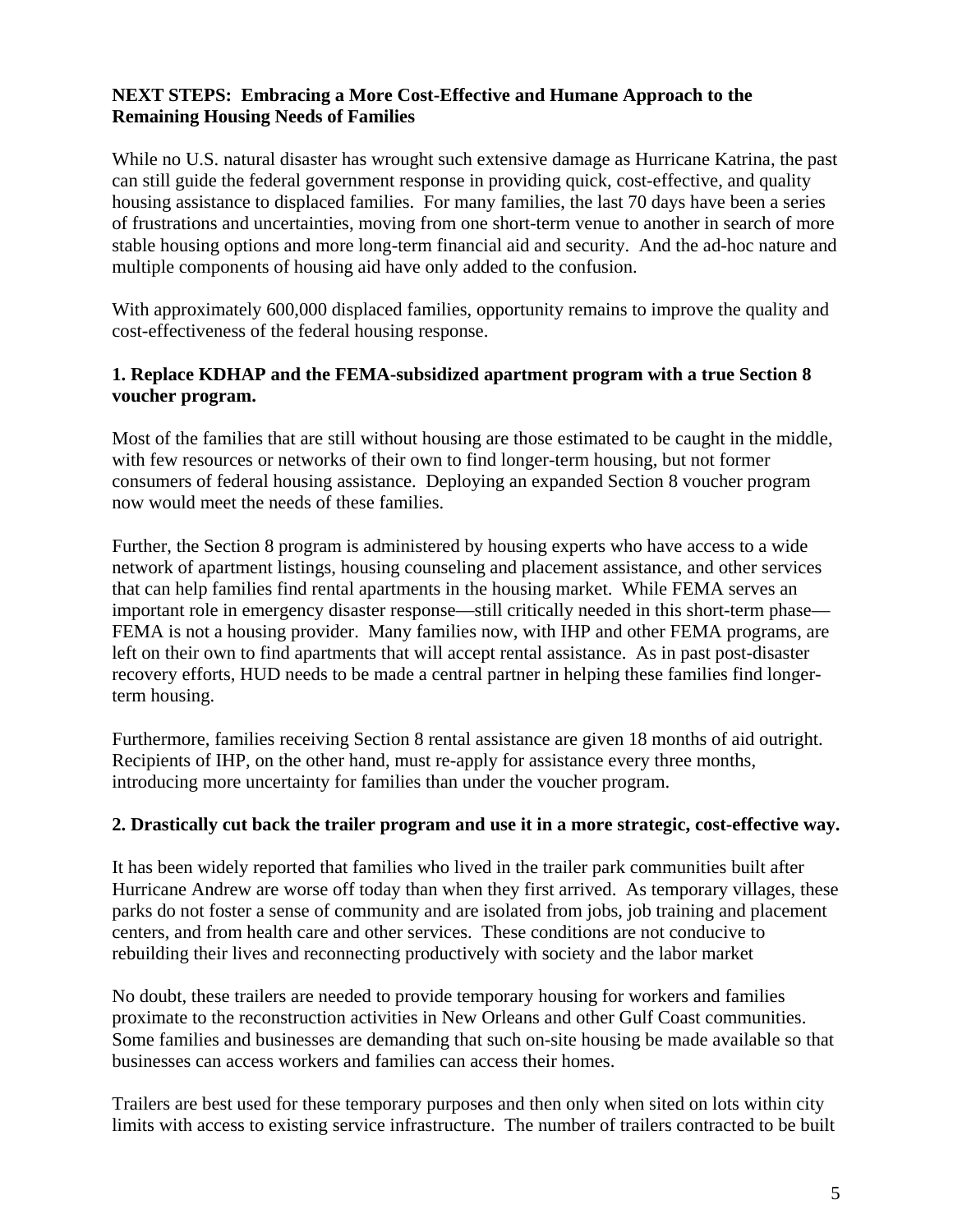should be revisited and dramatically cut back. Further, rather than build large trailer parks on greenfields in remote locations, these trailers should instead be placed near homeowners' properties or on vacant lots in cities, such as retail parking lots, school parking lots, or even temporarily in community parks. Once new construction begins in New Orleans and the surrounding parishes, especially on rental units, the number of trailers should be phased out.

Using trailers in this more targeted manner will ensure that such housing will more directly meet the needs of families and businesses while saving taxpayer dollars.

In sum, this brief reviews the current cost and effectiveness of the current federal response to providing longer-term but still temporary housing for displaced families. Strategies to help families pay for the cost of fixing up or rebuilding hundreds of thousands of damaged homes are still needed. But ensuring a more responsive solution to the intermediate housing needs of families and workers, as suggested above, will provide an important foundation to the longerterm recovery of the Gulf Coast region.

#### **ACKNOWLEDGEMENT**

The Brookings Institution Metropolitan Policy Program thanks *Living Cities, Inc.: The National Community Development Initiative* for its generous support of our work related to Gulf Coast recovery. Living Cities is a partnership of leading foundations, financial institutions, nonprofit organizations, and the federal government that is committed to improving the vitality of cities and urban communities. Living Cities supports the work of community development organizations in 23 cities and uses the lessons of that work to engage in national research and policy development. Visit Living Cities on the web at www.livingcities.org.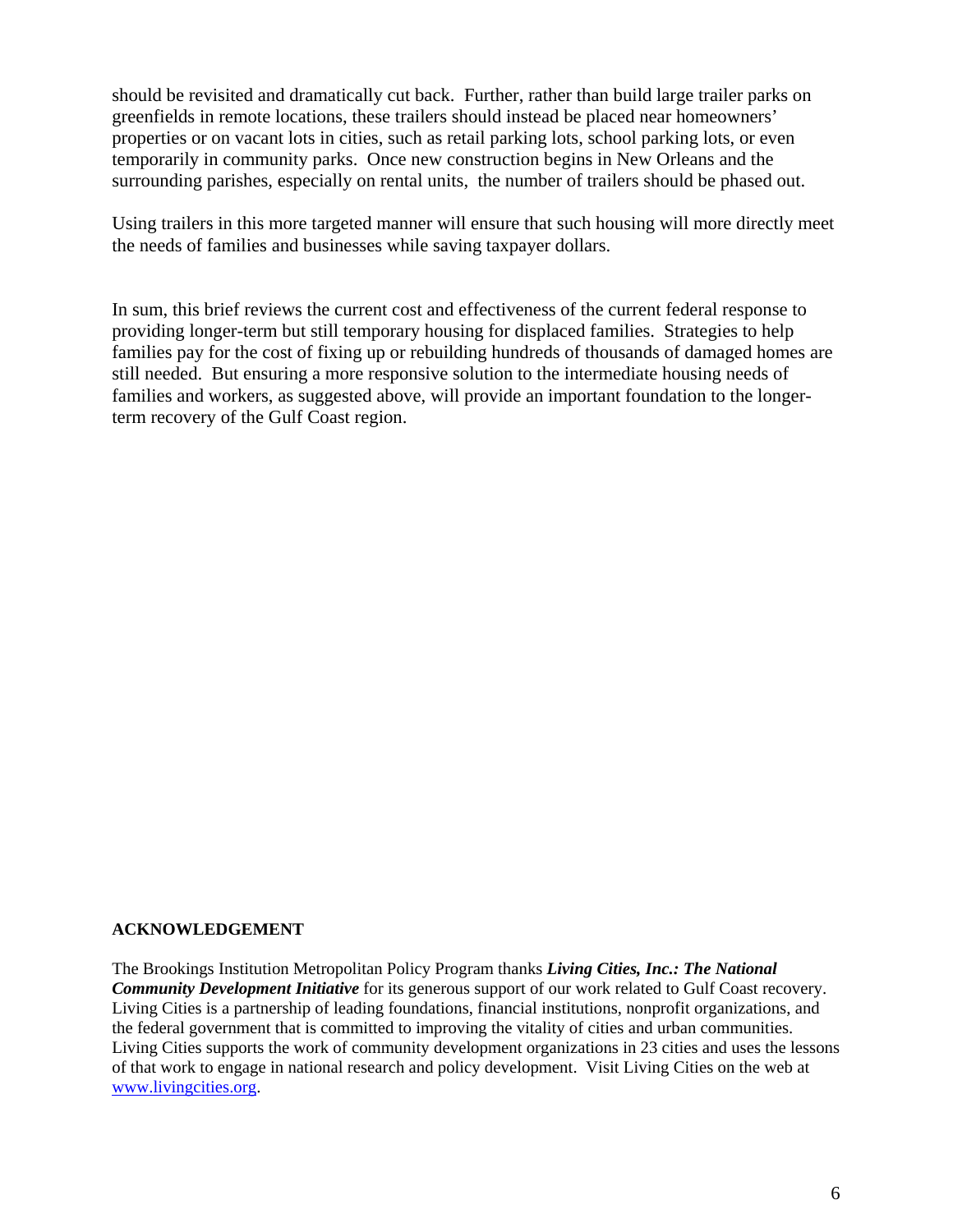#### **APPENDIX**

#### **TABLE 1. A PROFILE OF THE TEMPORARY HOUSING PROVIDED TO FAMILIES DISPLACED BY KATRINA**

| <b>HOTELS AND EXISTING</b><br><b>STRUCTURES</b>               | Overall                         | Louisiana          | <b>Alabama</b>         | <b>Mississippi</b> |
|---------------------------------------------------------------|---------------------------------|--------------------|------------------------|--------------------|
| Current number of households <sup>13</sup>                    | 52,000 (11/4/05)                | Not known          | Not known              | Not known          |
| Cumulative number of households                               | Not known                       | Not known          | Not known              | Not known          |
| Estimated total spent by FEMA                                 | Not known                       | Not known          | Not known              | Not known          |
| Estimated total spent by Red<br>Cross <sup>14</sup>           | \$225-250 million<br>(10/23/05) | Not known          | Not known              | Not known          |
| Estimated total bill for hotels <sup>15</sup>                 | Not known                       | Not known          | Not known              | Not known          |
| <b>SHELTERS</b>                                               |                                 |                    |                        |                    |
| Cumulative population of<br>households <sup>16</sup>          | 445,294 (10/30/05)              | 142,494 (10/30/05) | 5,493 (10/30/05)       | 42,768 (10/30/05)  |
| Current number of shelters <sup>17</sup>                      | 31 (10/30/05)                   | 26 (10/30/05)      | 0(10/30/05)            | 5(10/30/05)        |
| Cumulative number of shelters <sup>18</sup>                   | 1,095 (10/30/05)                | 264 (10/30/05)     | 55 (10/30/05)          | 229 (10/30/05)     |
| Current Red Cross bill for shelters <sup>19</sup>             | \$110,100,000 (10/30/05)        | Not known          | Not known              | Not known          |
| <b>Estimated Red Cross bill for</b><br>shelters <sup>20</sup> | \$513 million (10/30/05)        | Not known          | Not known              | Not known          |
| Estimated federal bill for shelters <sup>21</sup>             | <b>Unknown</b>                  | Not known          | Not known<br>Not known |                    |

**(continued on next page)**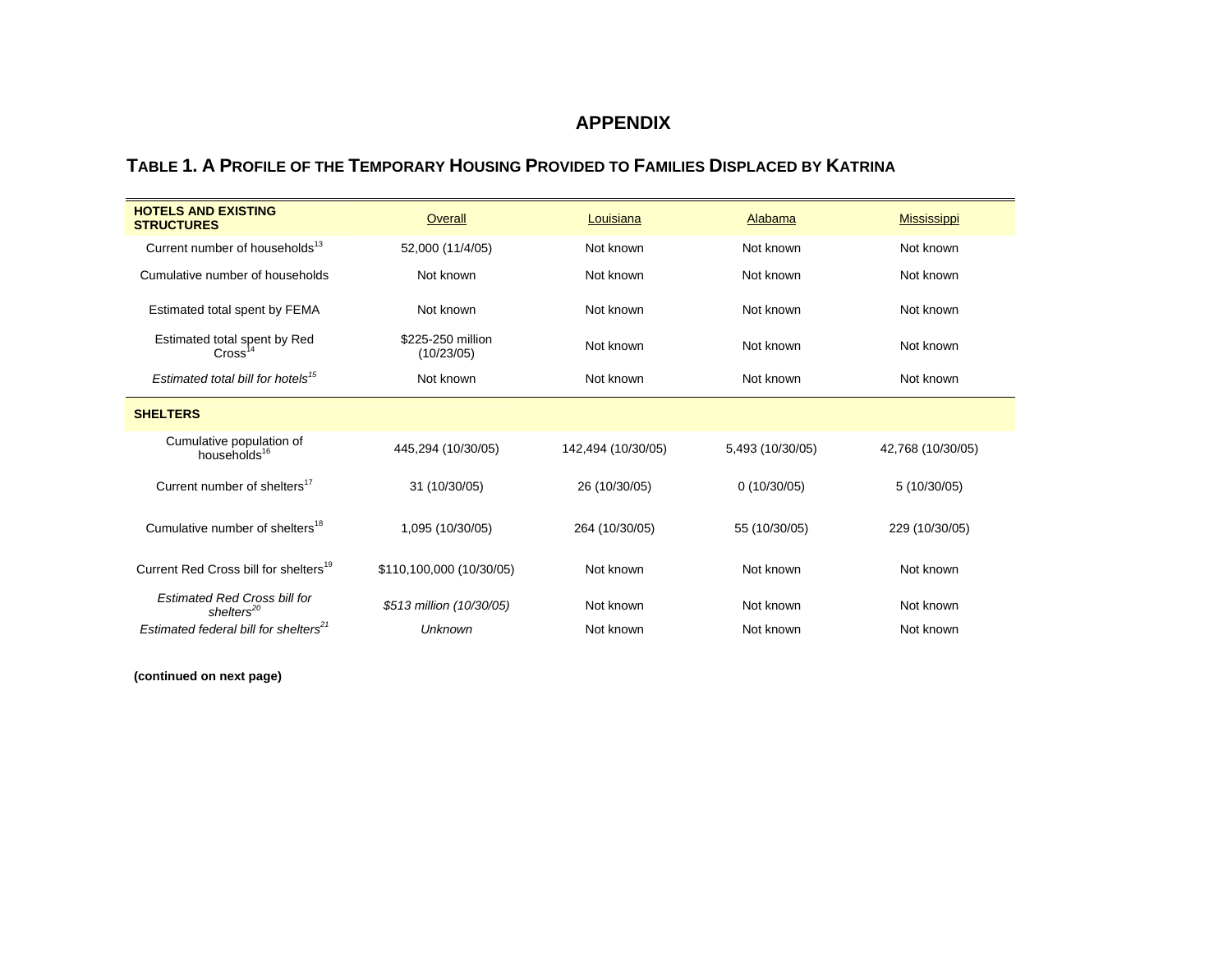| TRAVEL TRAILERS AND MANUFACTURED HOMES                                                                      |                            |                                                                         |                                                                                          |                                                                                          |  |
|-------------------------------------------------------------------------------------------------------------|----------------------------|-------------------------------------------------------------------------|------------------------------------------------------------------------------------------|------------------------------------------------------------------------------------------|--|
| Number of households in trailers or<br>manufactured homes <sup>22</sup>                                     | 23,156 (11/7/05)           | Not known                                                               | Not known                                                                                | Not known                                                                                |  |
| Number of manufactured homes <sup>23</sup>                                                                  | 559 (11/4/05)              | 337 (10/31/05)                                                          | 0(11/1/05)                                                                               | 42 (10/31/05)                                                                            |  |
| Number of operational trailers <sup>24</sup>                                                                | 22,597 (11/4/05)           | 4,355 (10/31/05)                                                        | 2,178 (11/1/05)                                                                          | 12,394 (10/31/05)                                                                        |  |
| Number of ordered trailers <sup>25</sup>                                                                    | 125,000 (10/31/05)         | Not known                                                               | Not known                                                                                | Not known                                                                                |  |
| Average number of people per<br>trailer                                                                     | Not known                  | Not known                                                               | Not known                                                                                | Not known                                                                                |  |
| Costs associated with private land<br>use <sup>26</sup>                                                     | \$13,709,180 (10/28/05)    | \$9,398,415 (10/28/05)                                                  | \$603,292 (10/28/05)                                                                     | \$3,443,070 (10/28/05)                                                                   |  |
| Number of trailer communities built <sup>27</sup>                                                           | Not known                  | Private land: 141 leases<br>signed (10/28/05)<br>Public land: Not known | Private land: 9 leases<br>signed (10/28/05)<br>Public land: 13 state<br>parks (10/20/05) | Private land: 22 leases<br>signed (10/28/05)<br>Public land: 4 state parks<br>(10/20/05) |  |
| Amount awarded for travel trailer<br>and manufactured homes<br>construction <sup>28</sup>                   | \$1,864,121,983 (10/28/05) | \$51,842,801 (10/28/05)                                                 | \$76,326,582<br>(10/28/05)                                                               | \$42,163,181 (10/28/05)                                                                  |  |
| Amount allocated for travel trailer<br>and manufactured homes<br>maintenance and deactivation <sup>29</sup> | \$1.5 billion (11/4/05)    | unknown                                                                 | unknown                                                                                  | unknown                                                                                  |  |
| Estimated total cost of trailers <sup>30</sup>                                                              | \$3.38 billion (11/4/05)   | \$61,241,216 (10/28/05)                                                 | \$76,929,874<br>(10/28/05)                                                               | \$46,606,251 (10/28/05)                                                                  |  |
| <b>CRUISE SHIPS</b>                                                                                         |                            |                                                                         |                                                                                          |                                                                                          |  |
| Current number of households <sup>31</sup>                                                                  | Not known                  | Not known                                                               | Not known                                                                                | 1,400 (10/30/05)                                                                         |  |
| Cumulative number of households                                                                             | Not known                  | Not known                                                               | Not known                                                                                | Not known                                                                                |  |
| Number of cabins in use <sup>32</sup>                                                                       | 2,881 (11/3/05)            | 2,304 (11/3/05)                                                         | 577 (11/3/05)<br>0(11/3/05)                                                              |                                                                                          |  |
| Estimated total cost of cruise ships <sup>33</sup>                                                          | \$236 million (10/21/05)   | Not known                                                               | Not known<br>Not known                                                                   |                                                                                          |  |
| (continued on next page)                                                                                    |                            |                                                                         |                                                                                          |                                                                                          |  |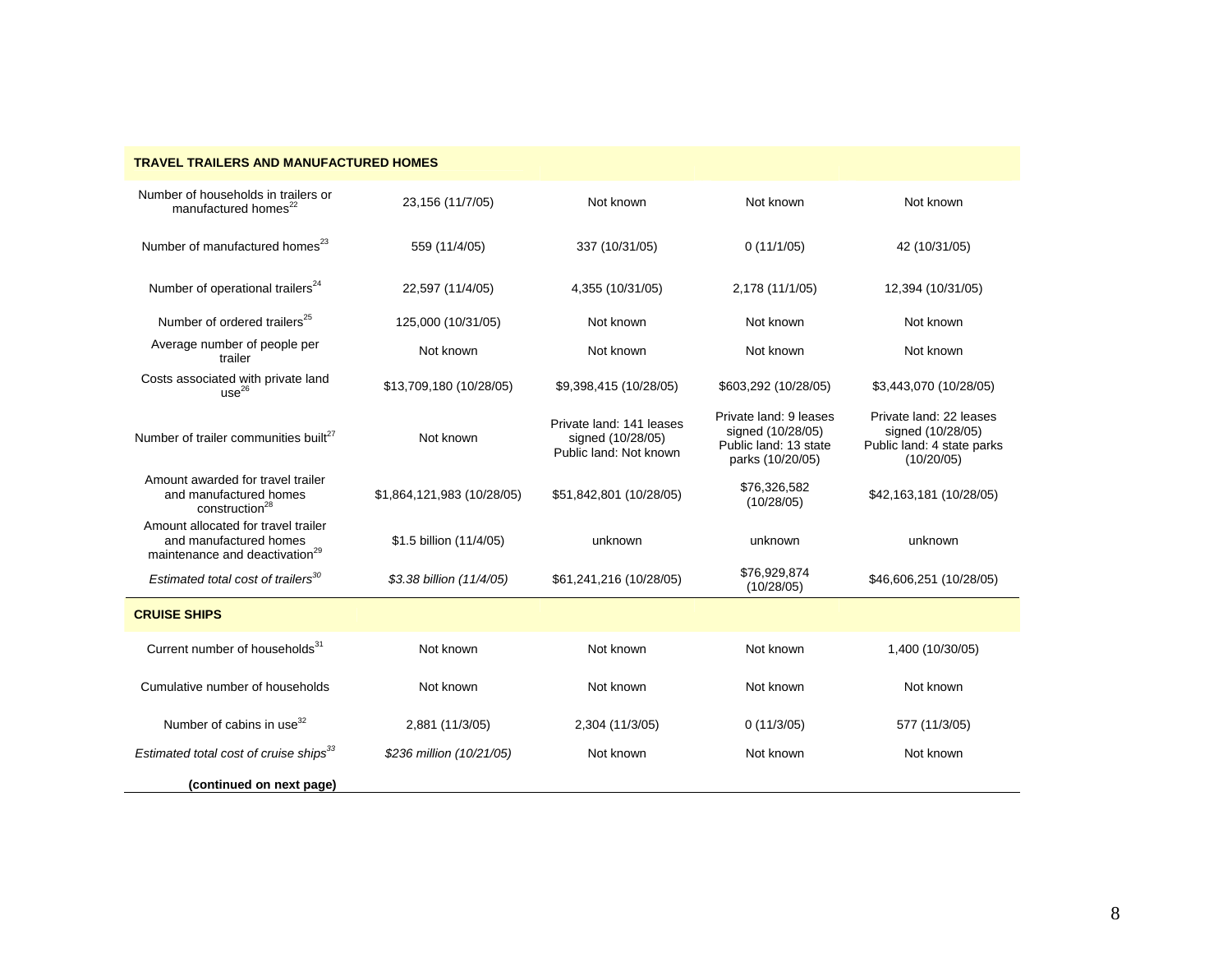| LONG TERM HOUSING (APARTMENTS/LEASED PROPERTIES/FEDERAL HOUSING) |                    |                  |                        |             |  |
|------------------------------------------------------------------|--------------------|------------------|------------------------|-------------|--|
| Current number of households <sup>34</sup>                       | 11,988 (10/31/05)  | 2,740 (10/31/05) | 510 (10/31/05)         | 0(10/31/05) |  |
| Cumulative population                                            | Not known          | Not known        | Not known              | Not known   |  |
| Estimated total cost                                             | Not known          | Not known        | Not known              | Not known   |  |
| <b>INDIVIDUAL AND HOUSEHOLD PROGRAM</b>                          |                    |                  |                        |             |  |
| Current number of households <sup>35</sup>                       | 488,000 households | Not known        | Not known              | Not known   |  |
| Estimated total cost of housing                                  | Not known          | Not known        | Not known              | Not known   |  |
| <b>KATRINA DISASTER HOUSING ASSISTANCE PROGRAM</b>               |                    |                  |                        |             |  |
| Current number of families being<br>housed                       | Not known          | Not known        | Not known              | Not known   |  |
| Estimated total cost of long term<br>housing                     | Not known          | Not known        | Not known<br>Not known |             |  |

# **TABLE 2. A PROFILE OF THE PERMANENT HOUSING PROVIDED TO FAMILIES DISPLACED BY KATRINA**

*Note: The administration has recently asked that \$390 million be allocated to move as many as 65,000 Katrina families into KDHAP.<sup>36</sup>*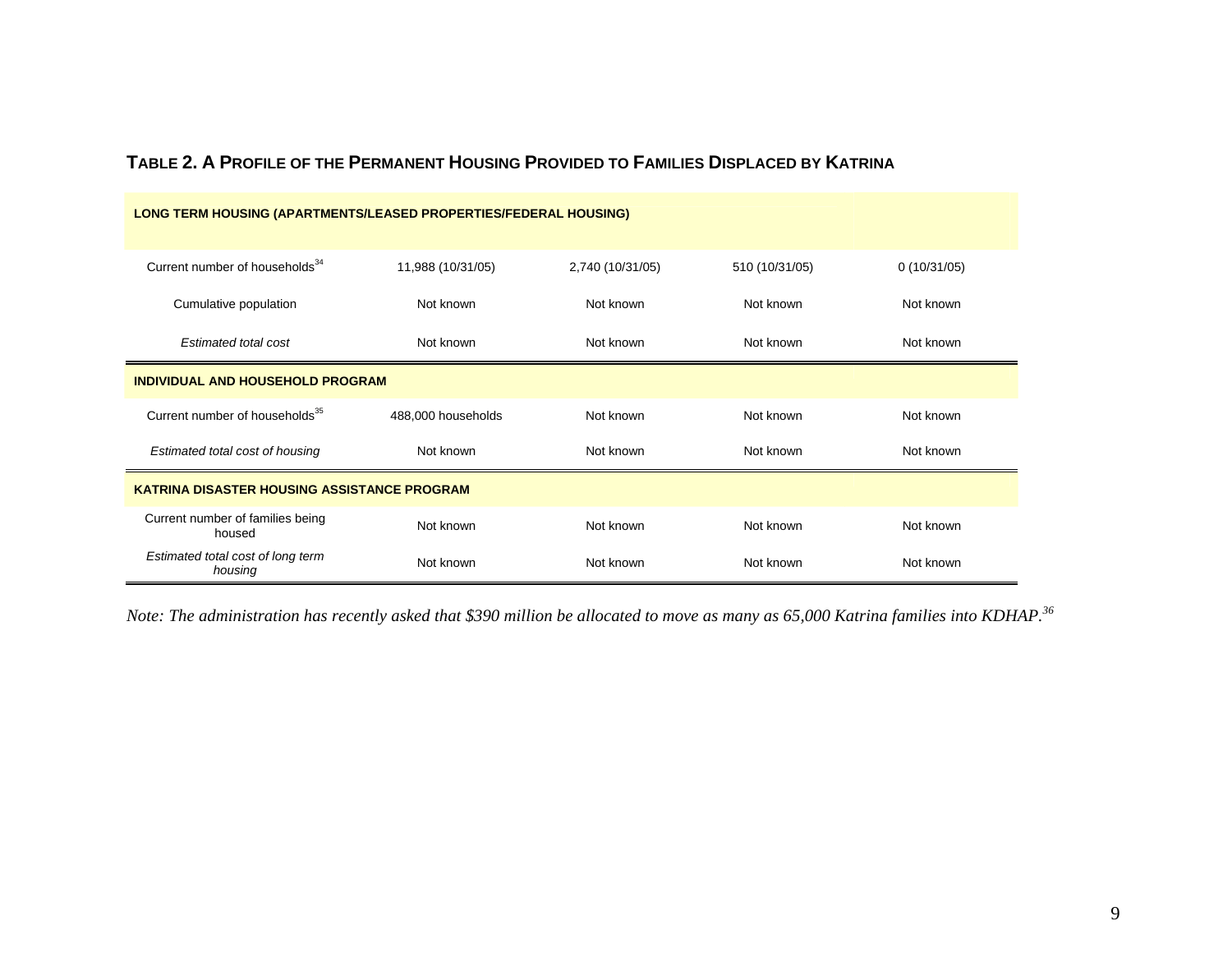# **TABLE 3. A DEMOGRAPHIC PROFILE OF THE LOCATIONS FOR THE NEW TRAILER COMMUNITIES, BY TYPE**

|                                             | Urban       | Suburban    | Exurban     | Rural       | Overall      |
|---------------------------------------------|-------------|-------------|-------------|-------------|--------------|
| Number of contracts signed to lease<br>land | 9<br>(5%)   | 90<br>(52%) | 51<br>(29%) | 24<br>(14%) | 174          |
| Number of public land contracts             | 1<br>(6%)   | 7<br>(41%)  | 6<br>(4%)   | 3<br>(18%)  | 17           |
| Number of private land contracts            | 8<br>(5%)   | 83<br>(53%) | 45<br>(29%) | 21<br>(13%) | 157          |
| Total value of contracts                    | \$1.846.283 | \$7.735.912 | \$2.818.940 | \$1,347,806 | \$13,748,940 |
| Average unemployment rate                   | 5.1%        | 5.8%        | 6.3%        | 6.9%        | 6.0%         |
| Average median income                       | \$44,745    | \$34,604    | \$29,423    | \$26,152    | \$33,731     |
| Average population                          | 1,075,425   | 123,429     | 50,881      | 23,136      | 318,218      |

*Note: Unemployment rates data is for August, 2005; median income data is for 1999; population data is for 2000.* 

*Sources: FEMA Contracts Report, 10/28/05; Bureau of Labor Statistics; U.S. Census Bureau.*